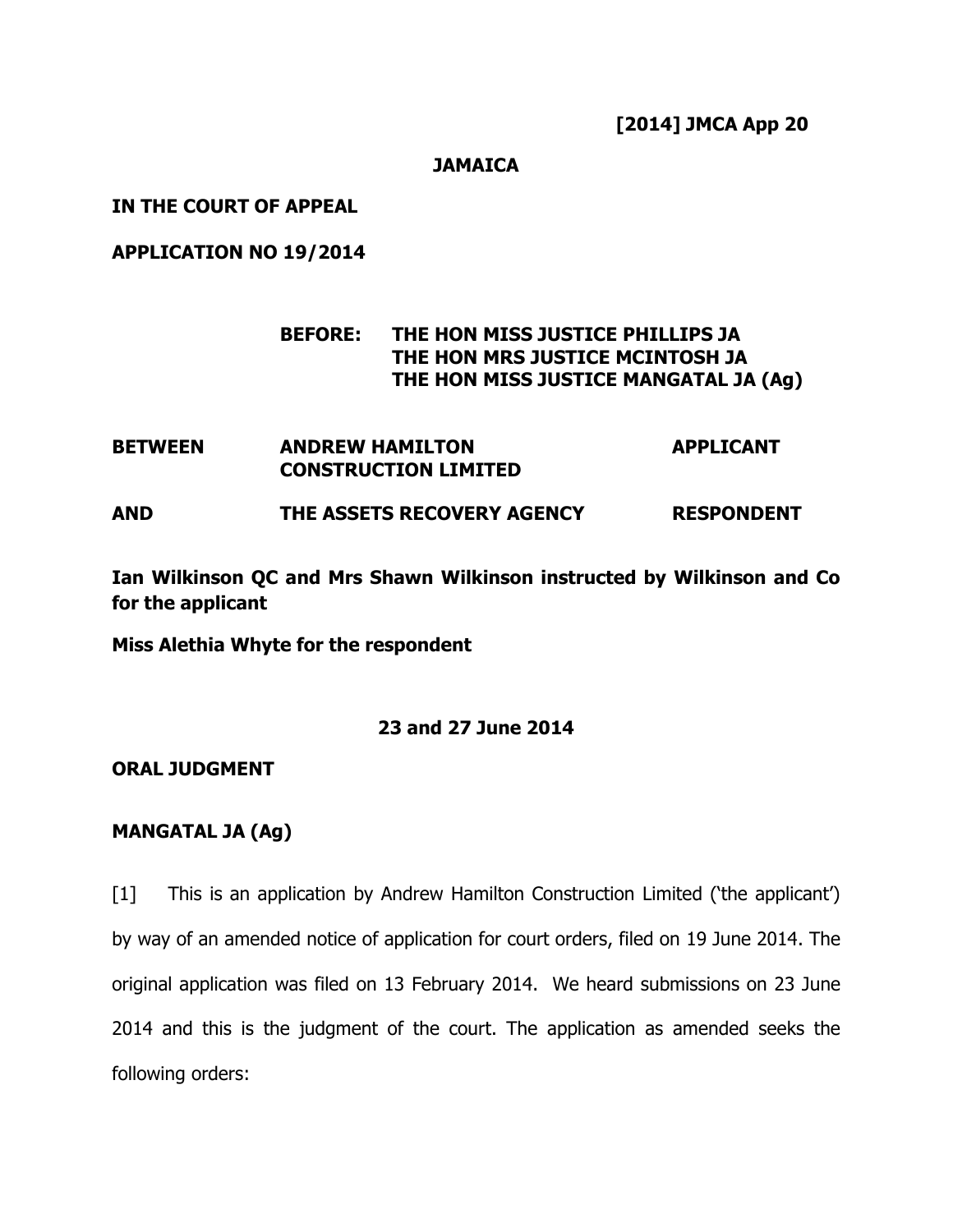- "1. That the time within which the Applicant is to apply for Leave to Appeal against the Orders or judgment of Sykes, J delivered on  $31<sup>st</sup>$  day of July, 2013 be extended for such period as this Honourable Court deems just;
- 2. Further, or alternatively, that the instant application be allowed to stand;
- 3. Leave to Appeal to the Court of Appeal against the said Orders or judgment of Sykes, J delivered on the  $31<sup>st</sup>$  July, 2013;
- 4. That a time-table be set for the filing of the relevant documents, including the Notice and Grounds of Appeal; and
- 5. Costs to be costs in the Appeal."
- [2] The extensively stated grounds upon which the applicant is seeking these orders

are set out in the amended notice of application as follows:

- "1. On the  $31<sup>st</sup>$  day of July, 2013, the Hon. Mr. Justice Sykes ('the learned judge') dismissed the Applicant's Preliminary Objections/Points in limine to have the Respondent's claim dismissed or struck out on the basis of absence of legal personality;
- 2. The learned judge refused to grant to the Applicant leave to appeal his decision or said judgment.
- 3. Section 11(1)(f) of the Judicature (Appellate Jurisdiction) Act provides that, in circumstances relevant to the instant matter, no appeal shall lie without the leave of a Supreme Court Judge or of the Court of Appeal from any interlocutory judgment or any interlocutory order given or made by a Judge;
- 4. Rule 1.8(1) of the Court of Appeal Rules provides that 'Where an appeal may be made only with the permission of the Court [sic] a party wishing to appeal must apply for permission within 14 days of the order against which permission to appeal is being [sic] sought.'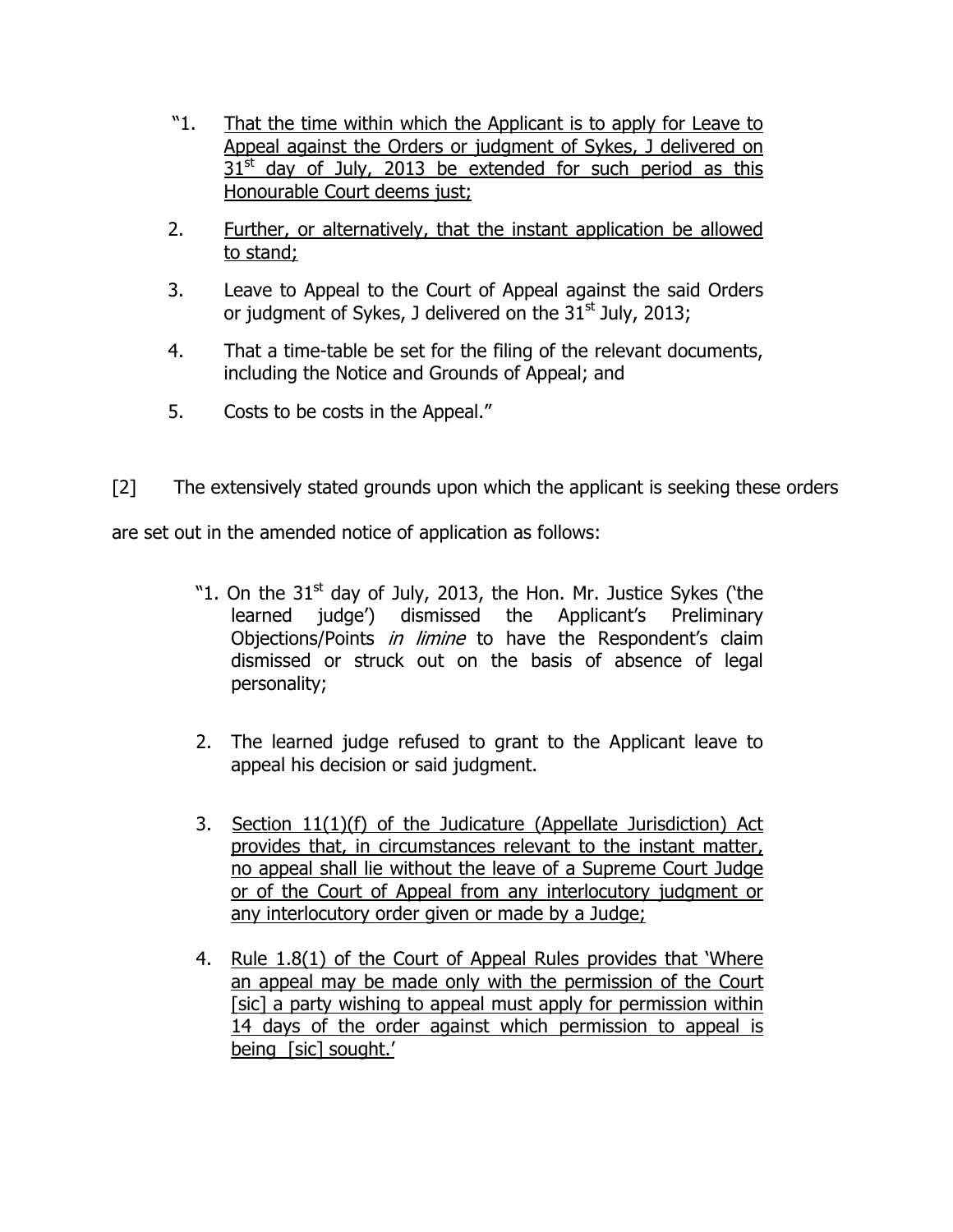- 5. The instant application was filed in this Honourable Court on February 13, 2014 outside of the required period;
- 6. Rule 1.7(2)(b) of the Court of Appeal Rules provides-: 'the court may extend or shorten the time for compliance with any rule, practice direction, order or direction of the court even if the application for extension of time [sic] is made after the time for compliance has passed'.
- 7. The Applicant has provided adequate or justifiable explanation or reasons for the delay.
- 8. The applicant has prepared the relevant Notice and Grounds of Appeal and these were filed [sic] exhibited to the Affidavit in support of the instant application;
- 9. The Applicant has a reasonable prospect of success on appeal as the relevant legislation and documents show that the Respondent clearly has no legal personality;
- 10. The issues to be determined on appeal involve new fundamental issues of law regarding the Respondent, not previously raised and/or determined by this Honourable Court;
- 11. The issues sought to be determined are of real public importance and have implications for the proper administration of justice and good governance regarding important areas of the law;
- 12. The learned judge erred in law in failing to take into account sufficiently, or at all, the relevant principles, particularly those pertaining to 'legal personality' vis-à-vis the provisions of the Proceeds of Crime Act and the Financial Investigations Division Act, respectively;
- 13. The learned judge applied incorrect principles of law, particularly in placing reliance on the 'purposive' rule of interpretation, in dismissing the Applicant's application in the Supreme Court;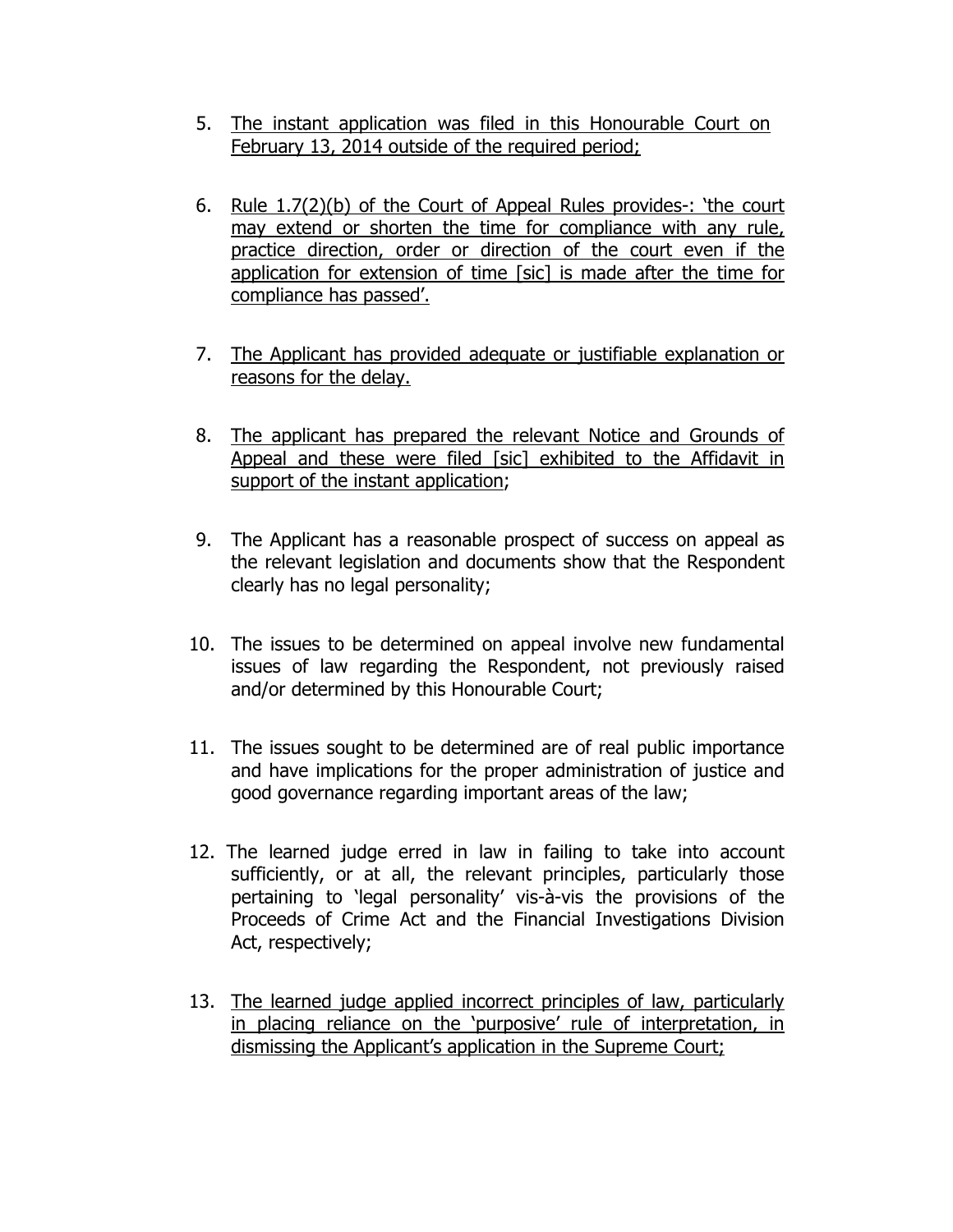- 14. If leave is refused the Applicant will suffer grave prejudice in not being able to pursue an appeal concerning a matter of tremendous importance to itself and to the public;
- 15. The Applicant delayed the filing of the instant application in reliance on the advice of its Attorneys-at-law;
- 16. The Respondent has suffered no, or no undue, prejudice by the Applicant's failure to file the relevant application within the time stipulated;
- 17. [Sic] Respondent will suffer no, or no undue, prejudice, if the relief sought by the applicant is granted;
- 18. The Notice of Appeal and Grounds of Appeal cannot be filed until, and unless, leave is granted;
- 19. A related appeal between the same parties, regarding a September 30, 2013 ruling by the learned judge, has not yet been heard. The appeal the Applicant wishes to file herein can be conveniently scheduled for hearing before, or with, the said related appeal;
- 20. If the Applicant is correct and its application in the Supreme Court should have succeeded, the granting of the instant application by this Honourable Court and the scheduling of the appeal the applicant wishes to file as suggested will save valuable judicial time going forward and obviate the parties incurring costs, legal and otherwise; and
- 21. It is in the interests of justice for the relief sought to be granted."

[3] The application is supported by the affidavit of Ms Ann Marie Cleary, filed on 13 February 2014, who swore that she is a director of the applicant. Ms Cleary stated that due to her knowledge of the claim she was the best person to sign the documents.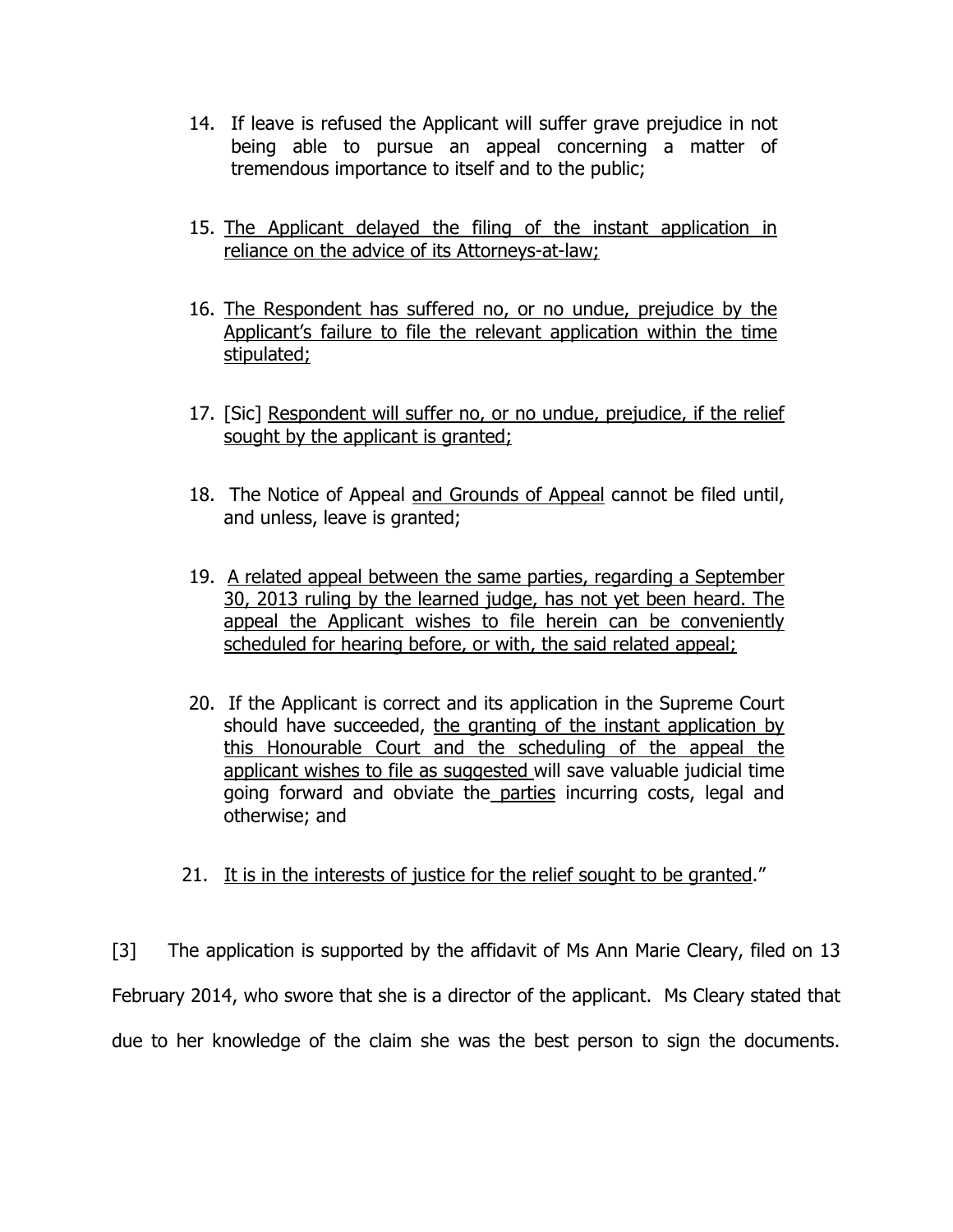There are various reasons advanced by Ms Cleary as to why the application was not brought before. These may be summarized as follows:

- 1. The applicant was awaiting the ruling of the learned trial judge on the more substantive but related issue of striking out the claim. If the application to strike out had been granted, then there would be no point in the proposed appeal on the preliminary point.
- 2. Ms Cleary was plagued by illness, and was incarcerated on 17 December 17, and released on 20 December 2013. The illness and incarceration adversely affected her ability to meet with her attorneys, give sufficient instructions, and sign documents.

[4] Learned Queen's Counsel, Mr Wilkinson, who appeared for the applicant, expanded on the very detailed grounds by way of both written and oral submissions, and cited a number of authorities and statutes. The application has been vigorously and ably opposed by Miss Alethia Whyte, who appeared for the Assets Recovery Agency ('the respondent'). Miss Whyte also provided both written and oral submissions as well as authorities. Indeed, we are grateful to learned counsel on both sides, and wish to express our appreciation for the quality of the submissions and assistance provided.

[5] The relevant statutory provisions of the Judicature (Appellate Jurisdiction) Act and the rules of the Court of Appeal Rules 2002( 'the CAR') to be applied to the facts and circumstances of this matter are not in doubt, and are amply set out respectively in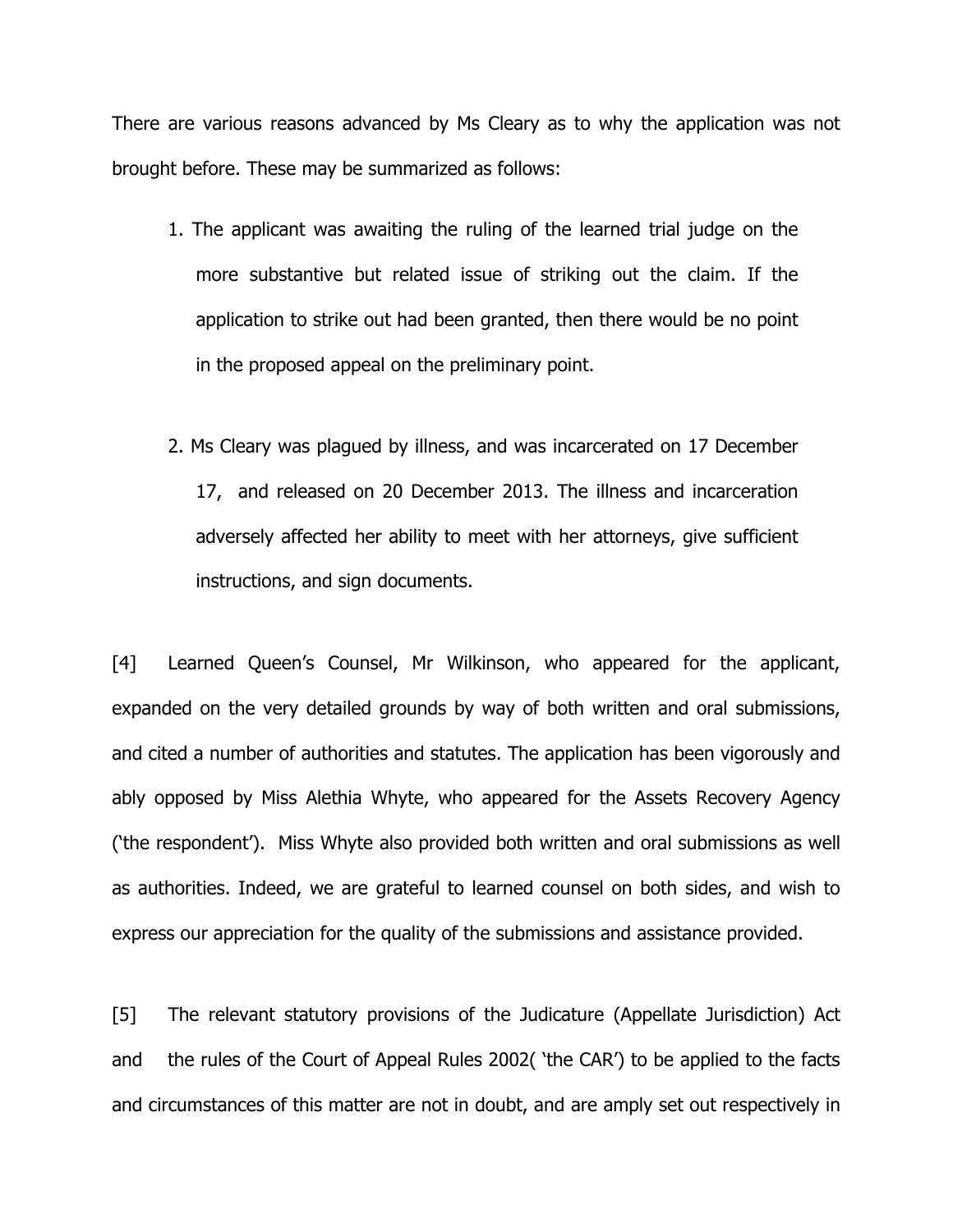grounds 3, 4 and 6 of the amended notice of application. We will therefore not restate those provisions and rules here. The only other rule that needs to be set out is rule 1.8(9) of the CAR which states as follows:

"1.8…

 (9) The general rule is that permission to appeal in civil cases will only be given if the court or the court below considers that an appeal will have a real chance of success."

[6] We will move on to provide a brief background relevant to the consideration of this application. In that regard, we are grateful to the learned trial judge for his characteristically clear summary of the relevant facts contained in his two judgments, delivered respectively on 31 July 2013 and 30 September 2013. The judgment delivered 30 September 2013, was exhibited to the affidavit of Miss Cleary and is the judgment in relation to the striking out application. We are also grateful to learned Queen's Counsel for the synopsis provided in his written submissions. In June 2013, the respondent brought a claim against the applicant and other persons seeking, restraint orders and other reliefs under the Proceeds of Crime Act ('POCA'). Sykes J granted the restraint orders on a without notice application. The applicant brought an application to have the 2013 claim dismissed and 'without notice' orders discharged on the ground, amongst others, that they amounted to an abuse of process. In a 2012 claim (alleged by the applicant to be almost identical to the 2013 claim), the respondent had sought and obtained without notice restraint orders, against the applicant and others, starting with orders obtained in November 2012, which were extended, and subsequently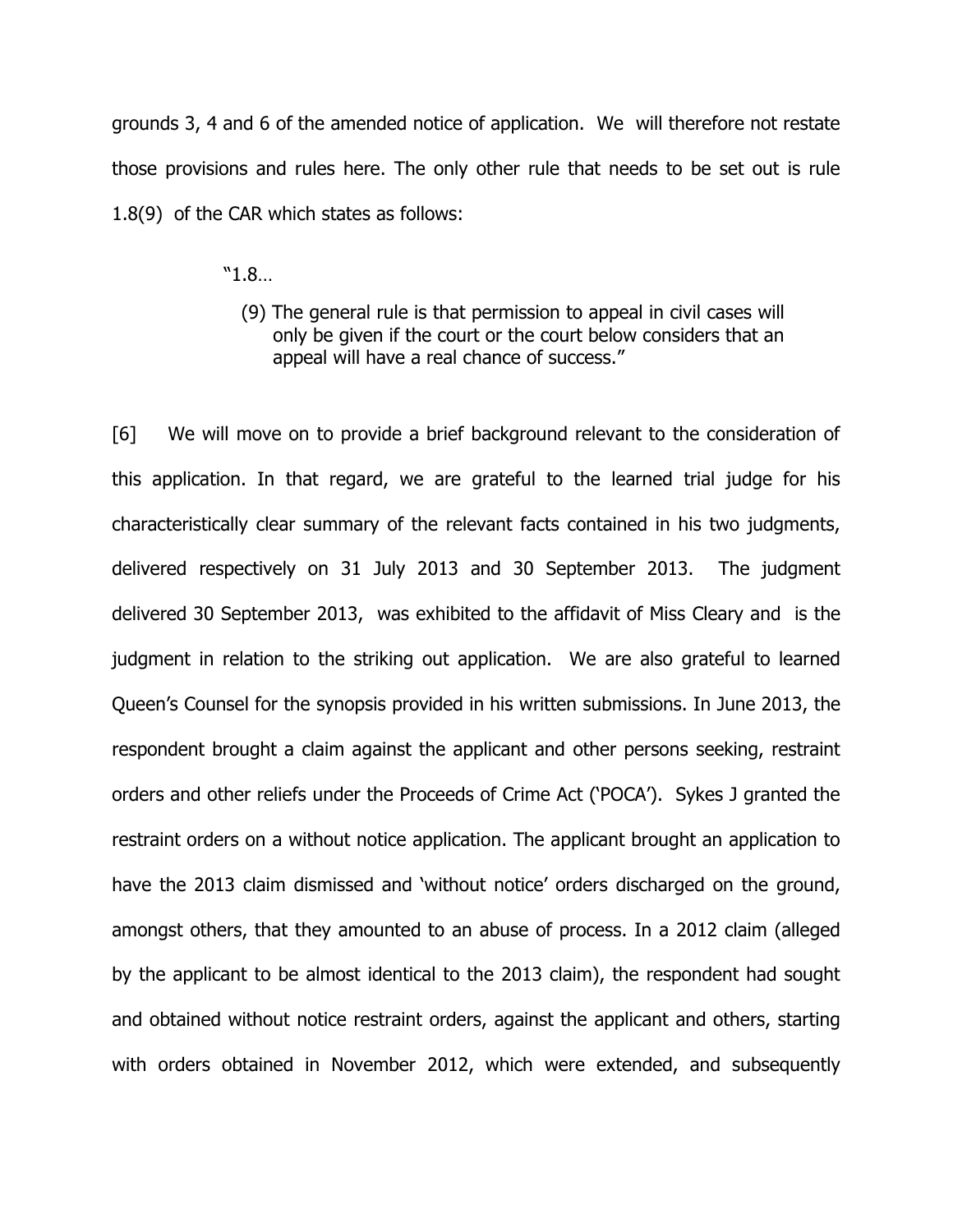varied. However, ultimately, on 27 May 2013, Marsh J declined to further extend the orders, and the applicant referred to the order of Marsh J as granting relief to it. It was on these bases that the applicant sought to have the 2013 claim struck out and the restraint orders discharged. It was when the matter was set down for inter partes hearing that the applicant sought to take the preliminary point that the Assets Recovery Agency is not a legal entity and could not be a party to the proceedings in its own right. On 31 July, the learned judge dismissed the preliminary point and on 30 September 2013, he dismissed the application to strike out and to discharge the orders. He also granted the respondent's application to extend the restraint orders initially granted by him, until judgment or until further order.

[7] The principles that guide the court in considering applications for extension of time are not in dispute; the overriding principle is that justice is to be done. The oftquoted, clear and concise language of Panton JA (as he then was) in Leymon **Strachan v Gleaner Company Ltd and Dudley Stokes** (Motion No 12/1999 delivered 6 December 1999), at page 20, continue to guide the court and counsel as to the correct approach. Some of the factors that the court will consider are:

- 1. the length of the delay;
- 2. the reason for the delay;
- 3. whether there is an arguable appeal; and
- 4. the degree of prejudice to the other parties if the time is extended.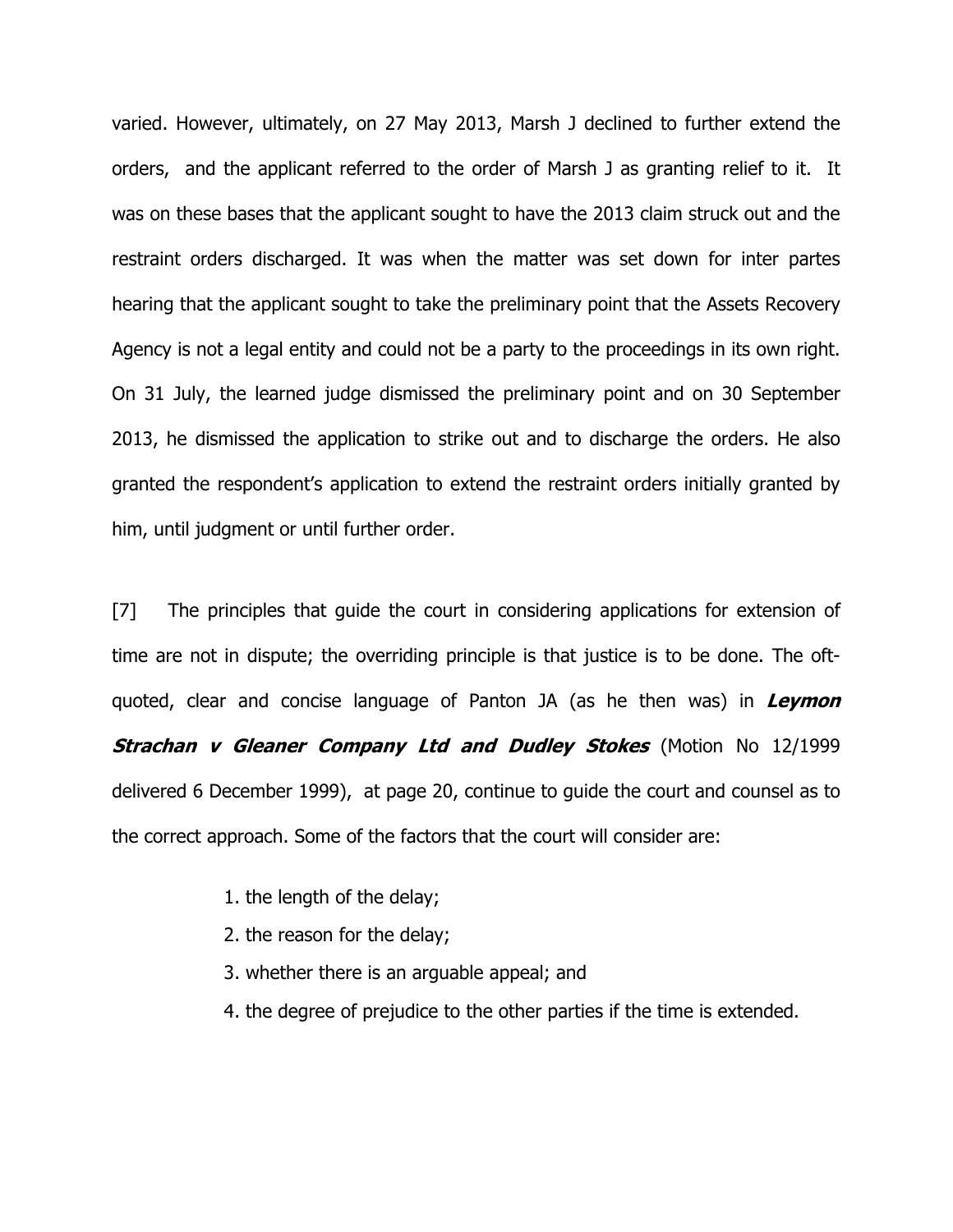[8] In the context of an application to extend time for applying for leave to appeal the decision of the learned trial judge, and seeking leave to appeal the decision, it would seem to us that the question of whether the appeal has a real chance of success is a particularly crucial consideration and arises for consideration as the first issue. If there is no merit to the appeal, there is no utility to extending the time for making an application for leave to appeal - see the decision of Smith JA in Evanscourt Estate

# **Company Limited v National Commercial Bank Limited Application No 166/2007,** delivered on 26 September 2008, at page 9, cited by Miss Whyte. Additionally, as

stated by Lord Denning in the oft-cited case of **Salter Rex & Co v Ghosh** [1971] 2 All ER 865, in a case in which the English Court of Appeal considered that there was no appeal with merit, "If we extended his [its] time, it would only mean that he [it] would be throwing good money after bad".

[9] Section 3(1) and (2) of POCA, provides as follows:

"PART I. The Assets Recovery Agency

3-(1) In this Act, the Assets Recovery Agency means-

- (a) The Financial Investigation Division of the Ministry of Finance and Planning; or
- (b) any other entity so designated by the Minister by order.

(2) The Chief Technical Director of the Financial Investigation Division or, where another entity is designated as the Agency under subsection (1), the person in charge of the operations of that entity, shall be the Director of the Agency."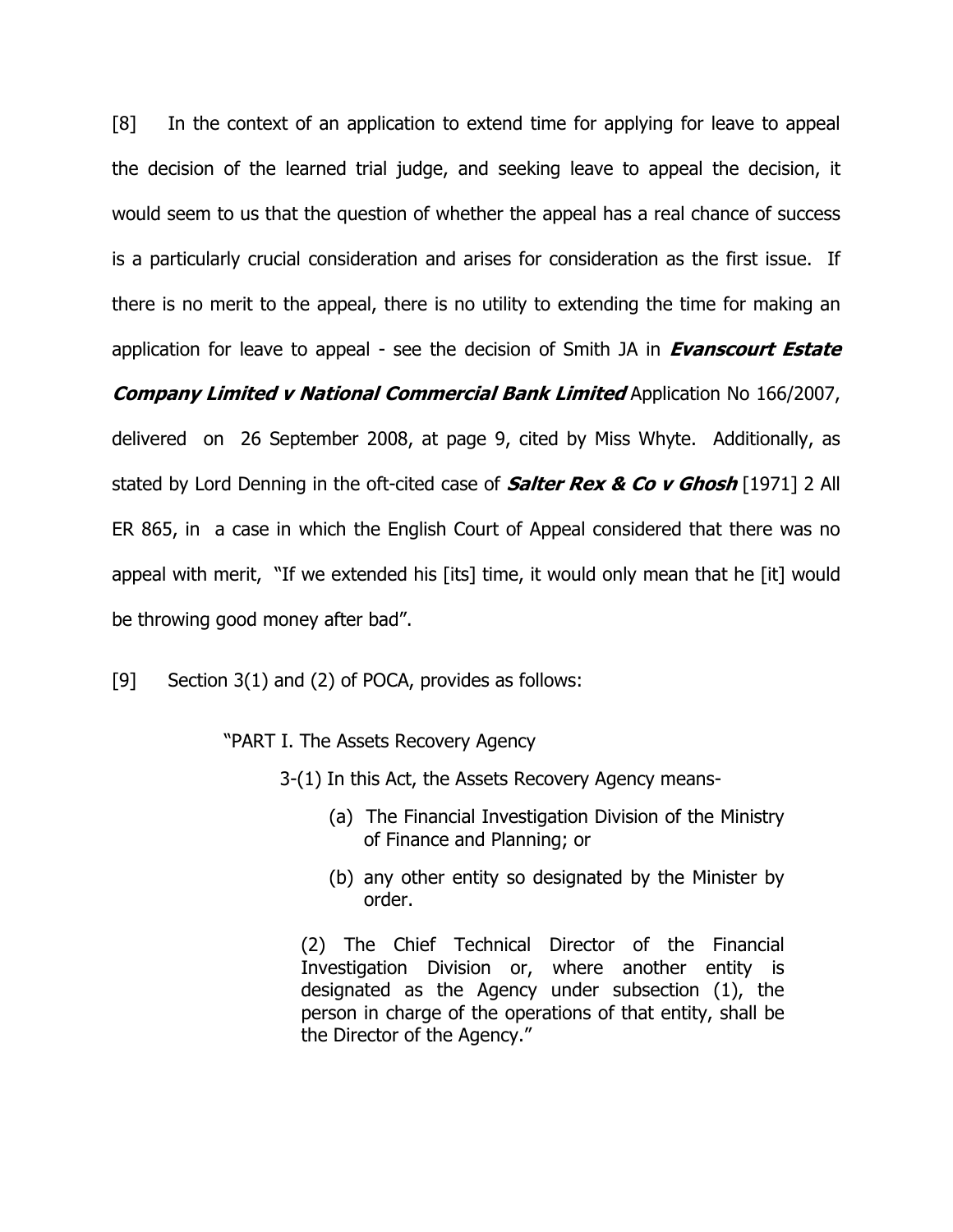[10] Mr Wilkinson QC has argued that "Assets Recovery Agency" referred to in POCA is a concept and not a legal person; further, that POCA did not establish the respondent as a legal entity, as a corporation sole, or as a body corporate, capable of suing and being sued in its own name. POCA was passed in 2007. Learned Queen's Counsel has also argued that although section 3 of POCA states as one of its meanings of "Assets Recovery Agency", "the Financial Investigation Division of the Ministry of Finance and Planning", the Financial Investigation Division did not itself gain legal status until 2010 when the Financial Investigations Division Act was passed.

[11] At paragraph [20] of his written judgment of 31 July 2013, the learned trial judge stated, amongst other matters:

> "Parliament may have chosen an unusual way to go about achieving its purpose. That does not make it bad. What is important is to determine whether what has been enacted can be sensibly interpreted."

[12] In all of the circumstances, we are of the view that the proposed appeal does have a real chance of success. As is well known, a real chance or prospect of success does not mean that an appeal has a real likelihood of success. The issue in respect of which the applicant wishes to seek leave, is in essence a purely legal point. It is neither frivolous nor vexatious. Indeed, it would seem to be a point of some interest and public importance, along the lines discussed by Smith JA in **Evanscourt**. The matter being of public interest would itself, exceptionally, be a basis upon which to give leave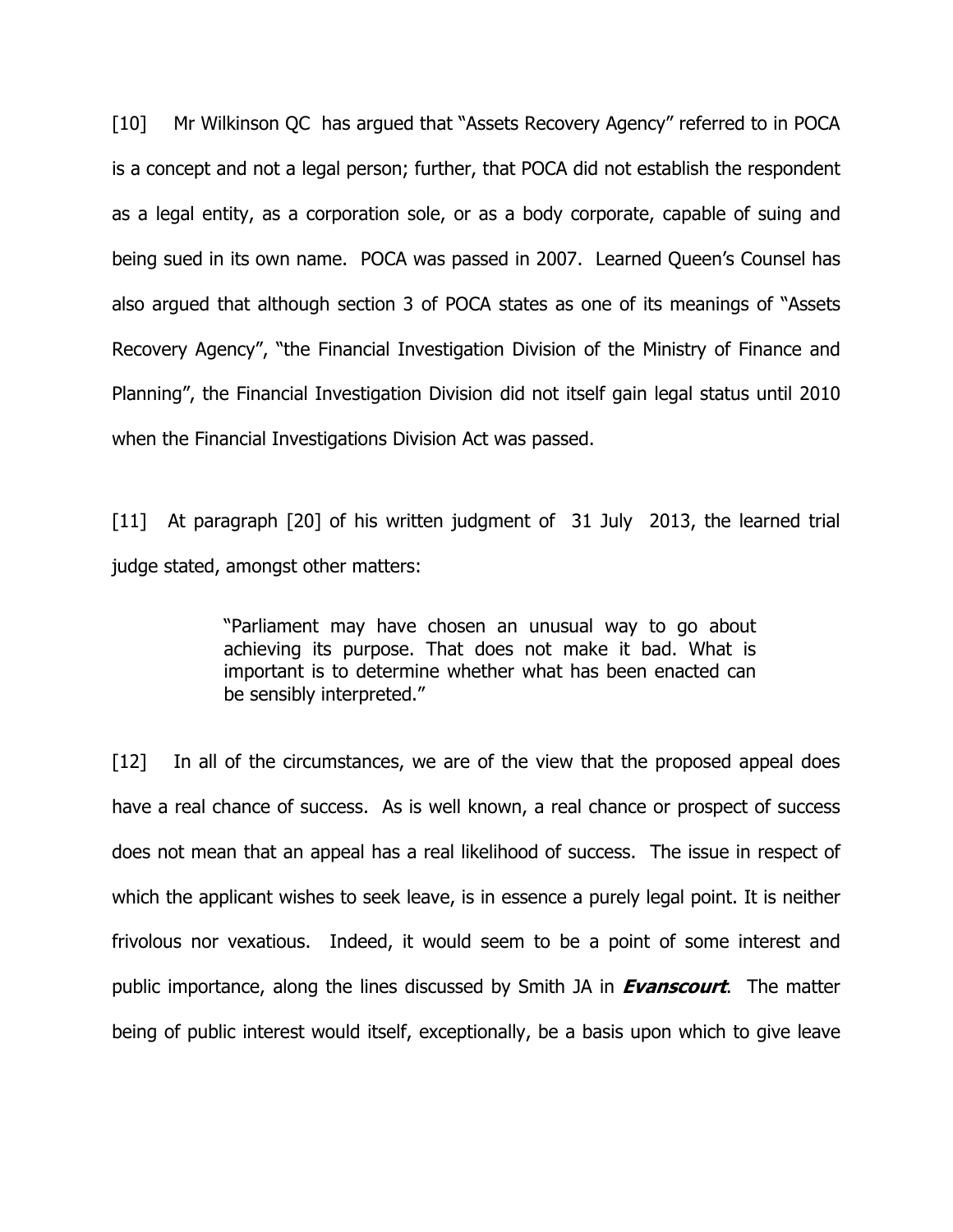to appeal, even if the case had no real prospect of success - see page 10 of Evanscourt.

[13] Sykes J having refused the applicant permission to appeal, the applicant ought to have applied to the Court of Appeal within 14 days of the refusal on 31 July 2014, that is, by 15 August 2014. The legal vacation would have intervened but would not have prevented time from running. In our judgment, the delay of approximately six months is not insubstantial. As regards the matters of illness or incarceration of Ms Cleary, put forward in partial explanation for the delay, these reasons do appear to be genuine. However, in so far as the applicant is a company, the majority decision of the court in Alcron Development Limited v Port Authority of Jamaica [2014] JMCA App 4, may suggest that these reasons are not wholly acceptable ones. That case would suggest that whether Ms Cleary is or is not the best person to have signed the papers is beside the point. Since the applicant is a company, there would (without any evidence having been offered to the contrary), be other officers or persons who could also have played a role in having the application for leave to appeal made on time. In addition, whilst the explanation that the applicant was awaiting the learned judge's ruling may

not be unreasonable in itself, this does not assist with the period of delay after 30 September 2013.

[14] However, the cases make it clear that, notwithstanding the absence of a good reason for the delay, the court is not bound to reject an application for extension on that basis - see Leymon Strachan. In Dorothy Vendryes v Richard and Karene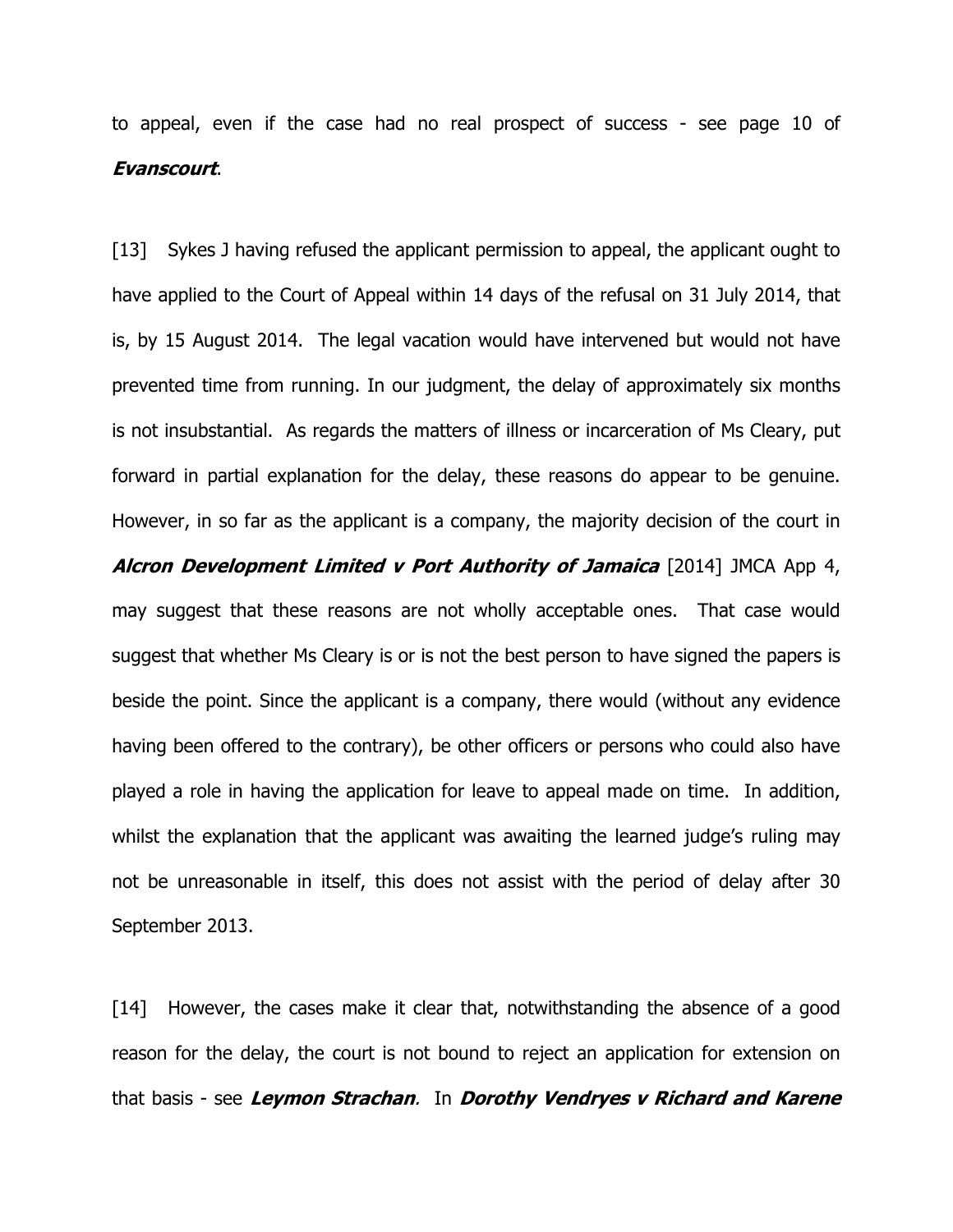**Keane** [2010] JMCA App 12, cited by Mr Wilkinson, the court had for consideration an application to extend time for filing skeleton arguments, a chronology of events, and a record of appeal and not an application to extend time for applying for leave to file an appeal. However, the statements of McIntosh JA at sub-paragraphs [50] a and c of that judgment are also apposite in the circumstances of this case:

"…

…

- a. Each case must be decided on its own particular facts. There are no hard and fast theoretical circumstances which will trigger the court's discretion to grant or refuse an application.
- c. Although the length of time of the delay is a factor to be considered there is no principle to be extracted from the decided cases as to any particular period of time beyond which an application may not succeed. The length of the delay is but one factor to be considered by the court in its aim of dealing fairly with the parties, avoiding prejudice, saving expenses and ensuring that the cases are dealt with expeditiously. (see for example *Finnegan v Parkside* Health Authority referred to above)."

[15] Another factor which the court looks at in considering whether to extend time is the question of whether there will be any prejudice or hardship occasioned to the respondent if the application for extension of time is granted. We note that no affidavit has been filed on behalf of the respondent. In addition, importantly, Miss Whyte, in response to questions posed by the Bench, candidly conceded that there is no factor that she could advance on behalf of the respondent to show that it would suffer any prejudice. That is an important factor pointing in the direction of granting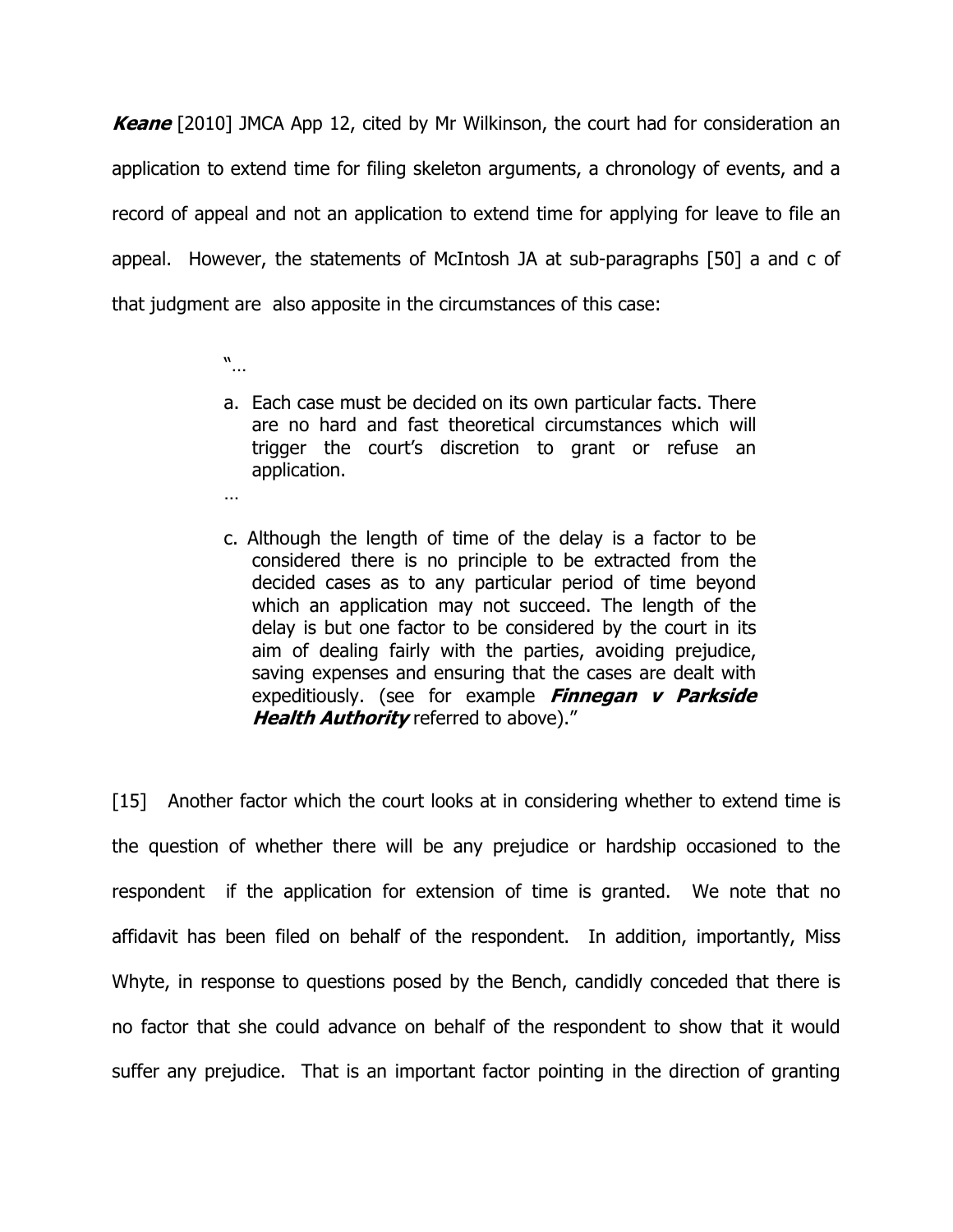the application. Another factor is that there is extant the related appeal duly filed by the applicant, and which is proceeding apace in respect of the learned judge's ruling on the striking out application. There would seem to be little harm in allowing this point, (which appears to be a fundamental legal point that indeed, could have first been taken at any stage of the proceedings) to be argued alongside the other appeal.

[16] In conclusion, therefore, we are of the view that it is in the best interests of justice to grant the application. At paragraph 7 of her affidavit, Ms Cleary stated that the notice and grounds of appeal in relation to the preliminary point had been prepared and could be filed at the earliest opportunity. Indeed, a draft of these documents was exhibited to the affidavit. We have also been informed by counsel (and the registrar) that in the related appeal, SCCA No 80/2013, a case management conference is scheduled for 15 July 2014. Although rule 1.11(1)(b) allows the applicant to file the notice of appeal within 14 days of the date when permission is granted, the applicant has asked this court to set a time-table for the filing of the relevant documents and the hearing of the appeals. Thus, we exercise the power under rule 1.7(2)(b) of the CAR to shorten the time for filing the notice and grounds of appeal. An application can be made by the applicant at the case management conference for a consolidation of the two appeals pursuant to rule 1.7(2) (a) of the CAR.

[17] We therefore make the following orders: